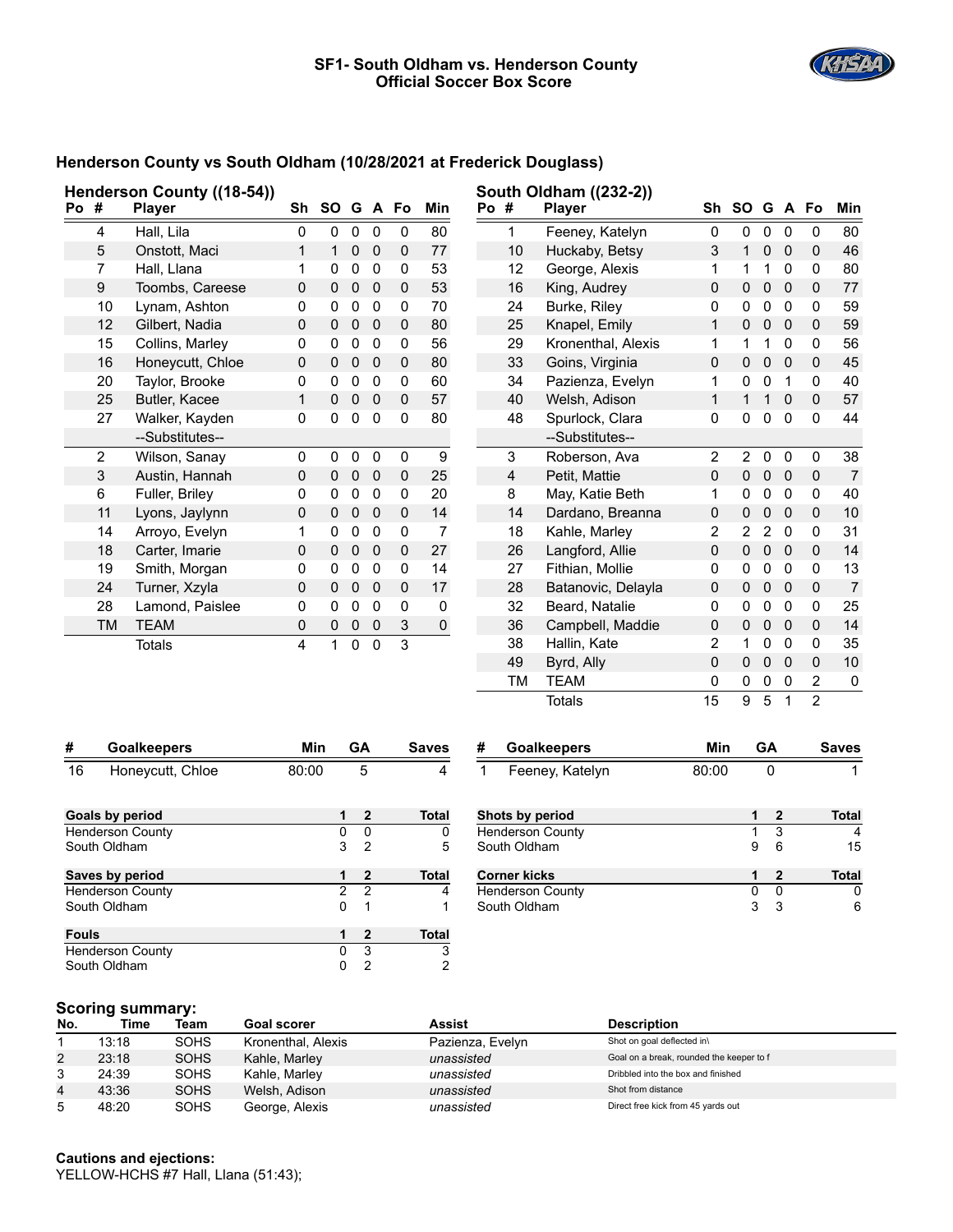Win- (). Loss- (). Attendance: 806 Stadium: (Frederick Douglass) Officials: Referee: Sriram Balaji; Asst. Referee: Brandon Hibbard; : Christian Caudill; Alt. Official: Ethan Carnes; Offsides: Henderson County 0, South Oldham 0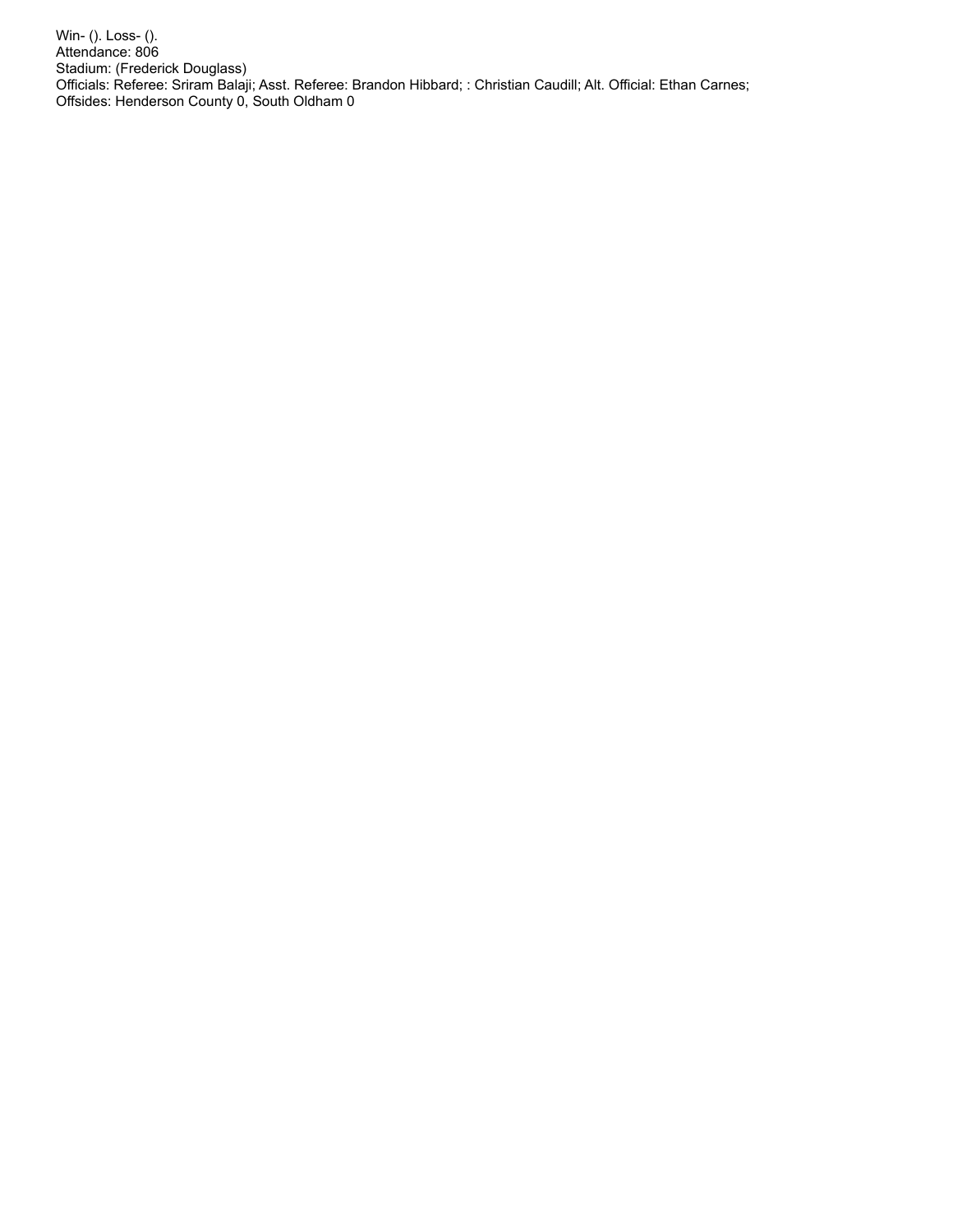### **SF1- South Oldham vs. Henderson County Play-by-Play Summary (Period 1)**



# **Henderson County vs South Oldham (10/28/2021 at Frederick Douglass)**

| Time  | Play                                                                                                |
|-------|-----------------------------------------------------------------------------------------------------|
| 00:00 | Honeycutt, Chloe at goalie for Henderson County.                                                    |
| 00:00 | Feeney, Katelyn at goalie for South Oldham.                                                         |
| 00:49 | Shot by HCHS Butler, Kacee WIDE.                                                                    |
| 01:59 | Shot by SOHS Huckaby, Betsy WIDE.                                                                   |
| 05:13 | Shot by SOHS Pazienza, Evelyn WIDE.                                                                 |
| 08:03 | Corner kick by SOHS Burke, Riley [08:03].                                                           |
| 08:29 | Shot by SOHS Knapel, Emily HIGH.                                                                    |
| 13:18 | GOAL by SOHS Kronenthal, Alexis (FIRST GOAL), Assist by Pazienza, Evelyn, goal number 1 for season. |
|       | *Shot on goal deflected in\                                                                         |
| 14:09 | SOHS substitution: Kahle, Marley for Pazienza, Evelyn.                                              |
| 14:09 | SOHS substitution: May, Katie Beth for Petit, Mattie.                                               |
| 14:09 | SOHS substitution: Hallin, Kate for Huckaby, Betsy.                                                 |
| 22:00 | SOHS substitution: Beard, Natalie for Knapel, Emily.                                                |
| 22:00 | SOHS substitution: Spurlock, Clara for Goins, Virginia.                                             |
| 22:00 | SOHS substitution: Huckaby, Betsy for Kronenthal, Alexis.                                           |
| 23:18 | GOAL by SOHS Kahle, Marley, goal number 1 for season.                                               |
|       | *Goal on a break, rounded the keeper to finish                                                      |
| 24:39 | GOAL by SOHS Kahle, Marley, goal number 2 for season.                                               |
|       | *Dribbled into the box and finished                                                                 |
| 23:36 | HCHS substitution: Fuller, Briley for Lamond, Paislee.                                              |
| 23:36 | HCHS substitution: Carter, Imarie for Toombs, Careese.                                              |
| 25:58 | HCHS substitution: Austin, Hannah for Taylor, Brooke.                                               |
| 25:58 | SOHS substitution: Kronenthal, Alexis for Burke, Riley.                                             |
| 26:58 | SOHS substitution: Knapel, Emily for Welsh, Adison.                                                 |
| 27:57 | SOHS substitution: Roberson, Ava for Kahle, Marley.                                                 |
| 27:57 | SOHS substitution: Pazienza, Evelyn for May, Katie Beth.                                            |
| 29:00 | Corner kick by SOHS Kronenthal, Alexis [29:00].                                                     |
| 29:17 | Shot by SOHS Hallin, Kate BLOCKED.                                                                  |
| 30:37 | HCHS substitution: Taylor, Brooke for Collins, Marley.                                              |
| 30:37 | SOHS substitution: Goins, Virginia for Spurlock, Clara.                                             |
| 31:45 | Shot by SOHS Hallin, Kate, SAVE Honeycutt, Chloe.                                                   |
| 32:45 | SOHS substitution: Burke, Riley for Hallin, Kate.                                                   |
| 32:45 | SOHS substitution: Welsh, Adison for Beard, Natalie.                                                |
| 36:08 | HCHS substitution: Lyons, Jaylynn for Fuller, Briley.                                               |
| 37:28 | Shot by SOHS Roberson, Ava, SAVE Honeycutt, Chloe.                                                  |
| 39:58 | Corner kick by SOHS Burke, Riley [39:58].                                                           |
| 40:00 | End of period [40:00].                                                                              |